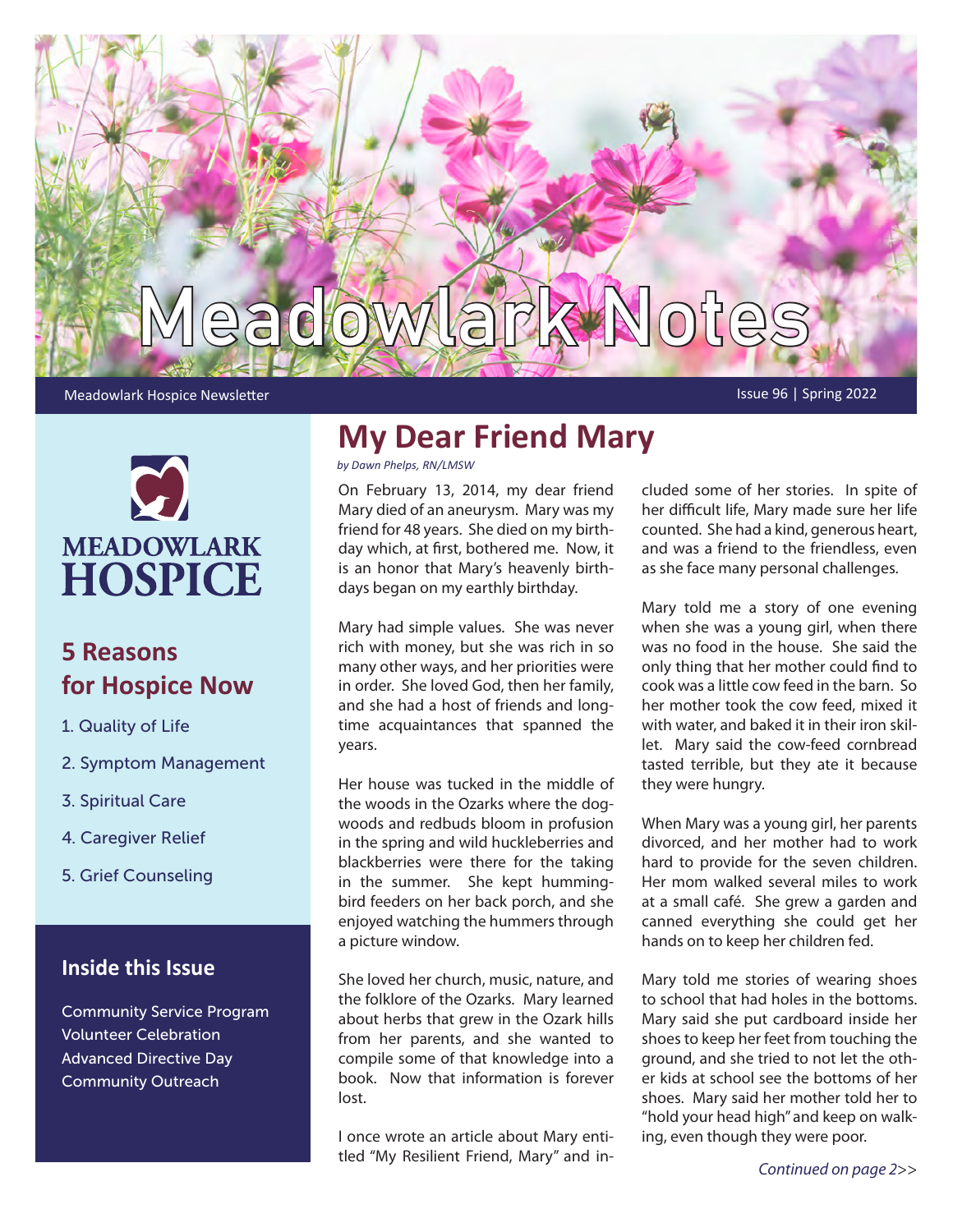

**Leadership Team** John Kelley, MD *Medical Director*

Danielle Rothfuss, APRN, ENP-C *Nurse Practitioner*

Amy Burr, BSN, RN *Program Director*

Audie Hartman, RN *Patient Care Coordinator*

KayLynn Mead, LMSW *Director of Social Services & Bereavement*

#### **Hospice Staff Nurses**

Shelley Beikmann, LPN Deb Hedke, BSN, RN Margaret Kelley, BSN, RN Sharon Ramsey, RN Erin Shultz, BSN, RN Abby Sikes, BSN, RN Kim Sixbury, BSN, RN Sherry Wiese, RN

#### **Home Health Aide**

Ashley Boyle, HHA Tracy Wallace, HHA

#### **Social Workers**

Kathryn Benson, LBSW Stephanie Garrison, LBSW Jen Meier, LMSW

#### **Bereavement**

Dawn Phelps, RN, LMSW *Bereavement Writer*

#### **Chaplains**

Sr. Janet LeDuc Kathy Ouellette Al Paredes Marilyn Sweet

#### **Administrative Staff**

Lilly Hitsman *Administrative Assistant/Billing*

Rhys Baker, LBSW *Volunteer Coordinator*

Kim Sixbury, BSN, RN *Medical Records Coordinator*

During high school, Mary excelled, and graduated salutatorian of her class. She always had a flair for writing, and she wrote a column for her local newspaper for many years. Her funeral service was so large it was held at a school, and after her death, the paper printed a frontpage tribute to Mary.

As an adult, Mary encountered many tragedies. Her younger brother was tragically killed, another brother died, and two of her young nephews died in accidents. Her husband died, and her son died in his twenties in a tragic situation—a loss Mary never truly got over.

How could one person deal with so much loss? Somehow Mary was one of those resilient people. Perhaps some of her resilience was built in. But I believe her mother also influenced her to stay strong no matter what she was dealing with, modeling strength for her children through poverty, health challenges, and losses.

Mary gave God credit for helping her through the deaths of so many of her family members, and she leaned on God, family, and friends for support.

I still miss Mary. Even though I cannot call her or go to see her anymore, I believe she is doing fine—she's with so many of her relatives who had gone before her. After her death in 2014, another brother and nephew joined her on the Other Side.

Louisa May Alcott wrote, *"Some people seem to get all sunshine, and some all shadow."* Mary seemed to get more than her share of shadows, and maybe you are experiencing some shadows too. In spite of our hurts, life must go on, as it did for my dear friend Mary.

As her mother always taught Mary, *"Hold your head high"* and keep on walking. You, like Mary, are probably stronger than you think!

 "Keep your face always toward the sun and the shadows will fall behind you." - Walt Whitman

# **Community Service Program**

#### *by Rhys Baker, LBSW*

5-H is a cooperative community service program between River Valley 4-H and Meadowlark Hospice – the five H's stand for head, heart, hands, health, and hospice. Since the start of the program in January 2022, 4-Hers from Cloud, Republic, and Clay County have participated. Members from Republic County made Valentine's for hospice patients, caregivers, and adult volunteers. Cloud County members made four-leaf clovers for March. Members of the Countryside Crusaders in Clay County painted rocks at their meeting in April. The rocks can be used by patients, caregivers, and even adult volunteers. The rocks have various designs and can be used as something for a patient to hold, a trinket to start a conversation with others, or even a reminder to caregivers that they are not alone.



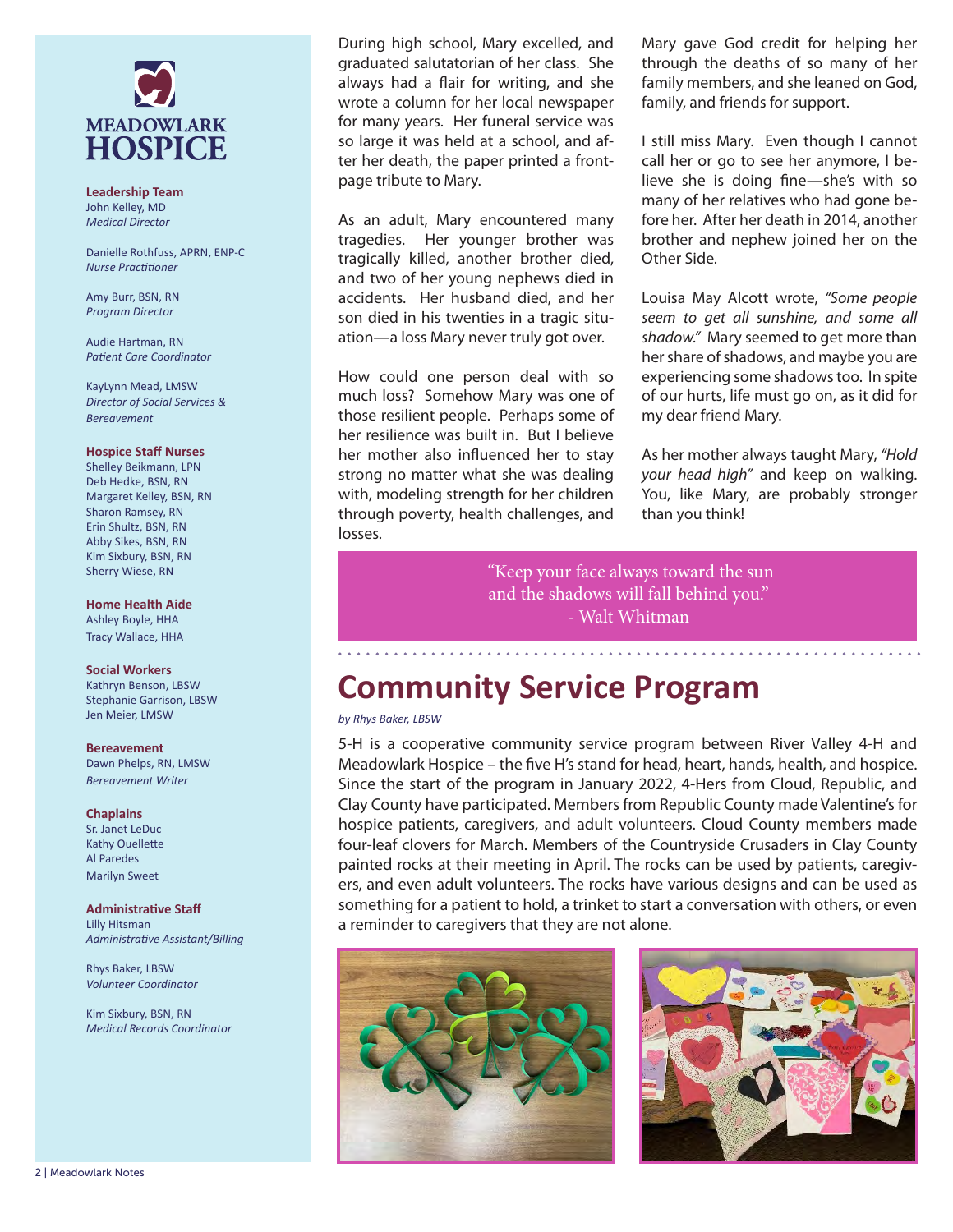# **Volunteer Celebration**

*by Rhys Baker, LBSW*

Meadowlark Hospice Volunteers and Staff came together on April 12 for our annual Volunteer Celebration. Tables were decorated by various staff members throughout the Vintage Gardens venue in Clay Center and ranged from fine china and tea service to dollar store plates and silverware. Lunch consisted of sandwiches, salads, fresh fruit, and Nancy Kimbrough Pies. Coffee, tea, and water were also served.

Following lunch, various door prizes were given out including t-shirts, note cards, bags, and even Meadowlark Hospice cookbooks. Overall, it was a fun-filled day celebrating our volunteers and their contributions to Meadowlark Hospice.











# **National Advanced Directive Day**

*by Amy Burr, BSN, RN*

Meadowlark hospice hosted our 2nd Annual "Get Your Ducks in a Row" event on April 13th to recognize National Advanced Directive Day. We enjoyed having duck races, a duck pond, and a fun ducks in a row game. The photo booth is always a hit for staff members helping with the event. Attendees had the opportunity to learn more about their healthcare advanced directives in a fun, interactive way. Staff also provided support to complete advanced directives for those that wished to do so at that time.

Healthcare decisions are something that everyone should be thinking about and communicating to their loved ones. Healthcare decisions may change as life situations change, but those you love should know what your wishes would be in the event that you cannot speak for yourself. Advanced Directives also known as a Living Will, Durable Power of Attorney for Health Care, and Do Not Resuscitate directives and are designed to communicate these decisions.

If you have completed your advanced directives, then have you taken the next steps for your directives? Have you had a discussion with the person you wish to be your Durable Power of Attorney for Healthcare? Have you provided a copy of your advanced directives to your physician's office and the hospital you are most likely to receive treatment at? Copies of the documents are considered legal documents, so don't be afraid to make copies and have your wishes available to medical providers when they will need it most.

If you would like more information about advanced directives, please contact our office. You can also go to the theconversationproject.org to get your conversation starter guide.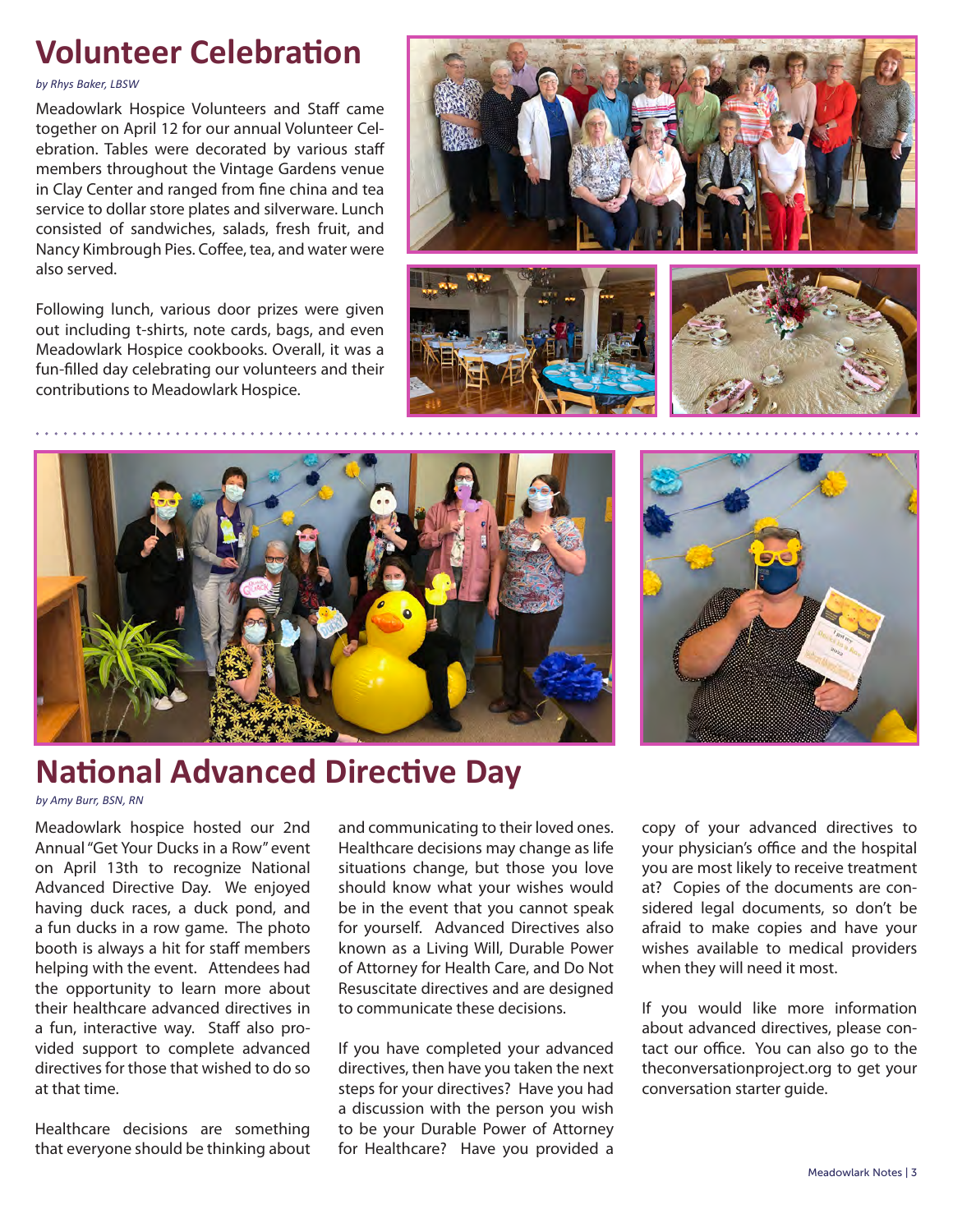

## Meadowlark Hospice gratefully acknowledges the hospice gifts and memorials.

### **Hospice Gifts**

Anonymous Donor

#### **Memorial Gifts Carl Affolter**

Doug & Patti Adams Dan & Sue Affolter David & Catherine Affolter AGI Hutchinson Mayrath Avery Auto Parts-Lawrence & Stephanie Avery Richard & Mary Jo Bull Buenta Burger Eric & Geri Carlson Merlin & Julie Chestnut Clay County Wrestling Club Corner Cut & Curl Wayne & Kay Culley Greg & Mary Jensen Patricia Walker & Crystal Kelley Reta Knitter Arnie & Kathy Knoettgen Jeff & Jennifer Koch Sean & Sara Koppes Mary Ann Martin Mark & Susan Meier Carol & Dean Michaud Don & Shari Muths Pat & Maureen Pfizenmaier Lyle & Jane Ross Donald & Shirley Scripter Randy & Denise Shadle Curtis & Kris Steenbock Kevin & Karla Swenson Scott & Mary Taddiken Casey & Janice Urban Russell & Kayla Wang Donna Wichman Lee & Karen Yarrow

#### **Evelyn Billera**

Cindy Garner Meta Wendelken

**Roxanne Gilbert**

AGI Hutchinson Mayrath Joyce Trumble

4 | Meadowlark Notes

**Kerry Jackson** Dail & Kathy Smith

#### **Gordon Johnson**

Rev. Gregory & Elizabeth Doll Gordon Johnson Memorial Lawrence Peschel Sedlacek 1879 LLC, Ann Hoelting, David Seidl, Wesley Seidl

#### **Marsha Koster**

David & Catherine Affolter Gregory & Lisa Baalman Theodore & Katy Barbieri Lee & Deanna Barleen Ernest & Velma Befort Mary Broderick Mary Cnossen Lavonne Hartner Steve & Virginia Honomichl Patricia Houghton Ron Koster Brandi Lippert Marsha Koster Memorial Phil Martin Gary & Christine Matteson Don & Shari Muths Susan Norton Ryan & Lori Roman Todd Roman Mike & Kim Shannon Janet Simoneau Dail & Kathy Smith Joyce Trumble Kent & April Unruh Mike & Patricia Walker Steve & Ann West Bob & Debbie Wietharn

#### **Janyce Matthew**

Harley & Darla Adams AmeriTrust Group, Inc. Stanley & Phyllis Behrends Anita Cyphers Kimberly Fairchild Martha Kibbe Robert & Mary Anne Kibbe Ronald & Jean Kibbe David & Kerri Martin Mark & Beth Whistler

#### **Barbara Montoya**

Charles & Elaine Bowers Stephen & Jane Richard

#### **Lee Morey**

David & Retha Blecha Central Prairie Co-op Paul Chopp Jane Gingles Kevin & Claudette Noble Raymond Novak Cindy Volanti

#### **Charley Novak**

Charley Novak Memorial

#### **Linda Price**

Pamela Carpenter Jim & Mary Garbarino Max & Tessie Hanson Richard & Susan Kistner R. Bruce & Dee Ann Knaak Julia Larsen Linda Price Memorial Lee Ann Pock Kent & Natalie Schnakenberg Janice Smith Russ & Paige Taddiken Dan & Ronda Wassenberg

#### **Sondra Rookstool**

Bayer Construction Co. Clay Center Wesleyan Church Elizabeth & Steve Wohler

**Duane Slingsby** Jim & Mary Garbarino

**Betty Swaim** Douglas Swaim

**Michael Swaim** Douglas Swaim

**Mary Weber** Martin Weber

**Leonard Weyer** Allen & Marcia Hahn

## **Barbara Workman**

Beth Charbonneau Burl & Alfreda Maley Wayne Ruud Teri Smock-Smith

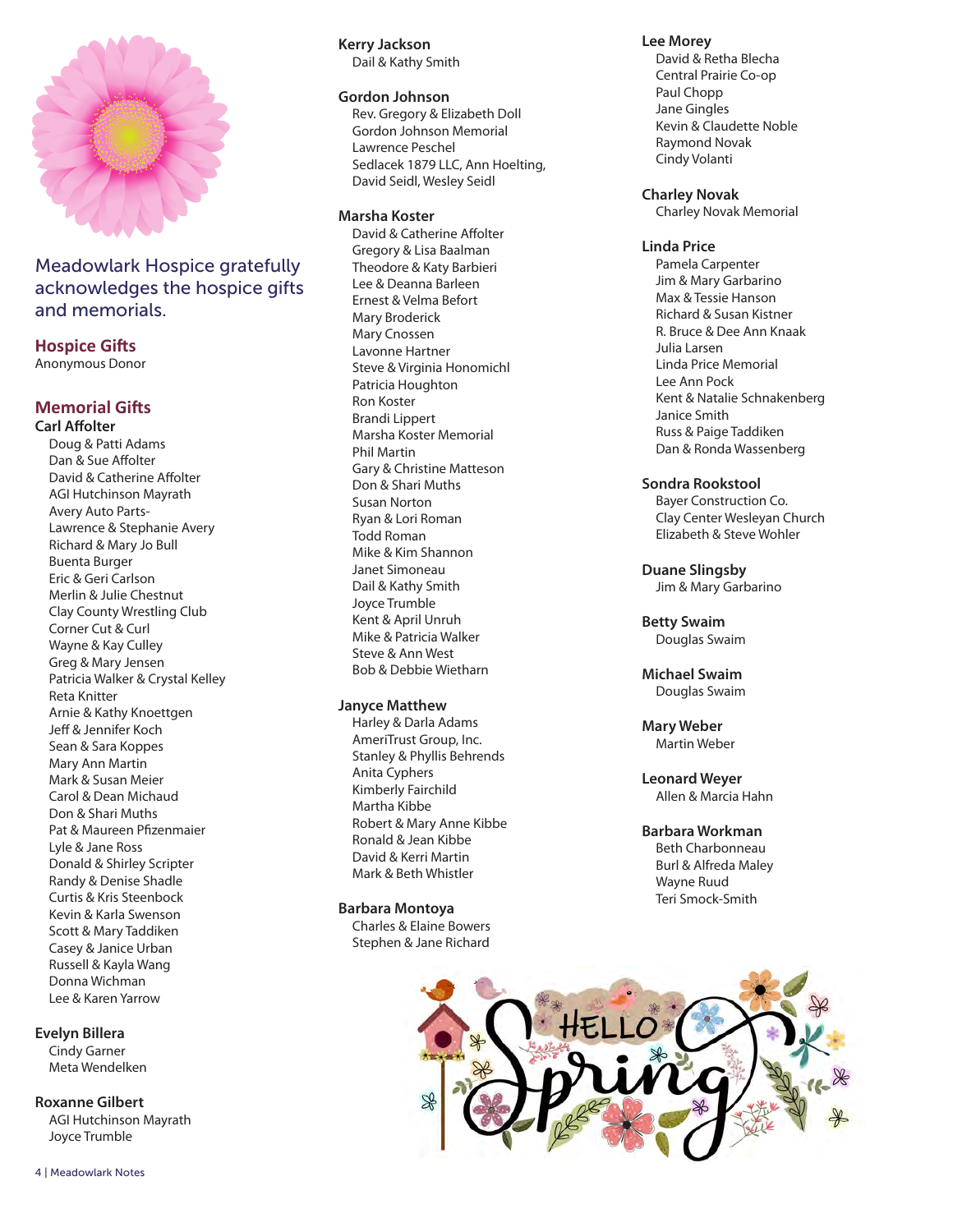## **\*IN-SERVICES & BEREAVEMENT GROUPS ARE SUBJECT TO CHANGE AND CANCELLATIONS. PLEASE CALL 785-632-2225 IF YOU HAVE ANY QUESTIONS.**

# **Volunteer In-Service**

### **Clay Center**

Clay County volunteers meet in Clay Center on the 3rd Monday of the month at 11:00 AM @ Meadowlark Hospice office.

### **Concordia**

Cloud County volunteers meet in Concordia on the 2nd Monday of the month at 1:00 PM @ Sr. Susan's home.

### **Washington**

Washington County volunteers meet on the 3rd Tuesday of the month at 9:30 AM @ Washington County Courthouse basement.

### **Belleville**

Republic County volunteers meet in Belleville on the 2nd Monday of the month at 3:00 PM @ the Belleville United Methodist Church.

#### **Marysville**

Marysville volunteers meet on the 3rd Tuesday of the month at 12:00 pm @ First United Methodist Church Marysville.

### **Frankfort**

Frankfort volunteers meet on the 3rd Tuesday of the month at 2:00 PM @ Frankfort Presbyterian Church.

# **Bereavement Groups**

Meadowlark Hospice offers four monthly community bereavement groups for anyone who has recently experienced a loss. During the groups we focus on living with loss, the grief process, and topics that many may be facing after losing someone they love. Previous participants have commented that the group helped them feel normal—giving them hope that better days were ahead. One person stated that it was easier to share her experience since everyone in the group had a similar loss. There is no charge to attend these groups which are open to anyone in the community.

### **Clay Center**

The Living Life after Loss group meets the 2nd Tuesday evening of each month at the Meadowlark Hospice meeting room, 709 Liberty, just east of the hospital, from 4:30-5:30 p.m.

This group is led by KayLynn Mead, social worker.

### **Washington**

This bereavement support group meets the 2nd Tuesday of each month from 12:00-1:00 p.m. at Gambino's. KayLynn Mead, social worker, leads this group.

### **Belleville**

This group generally meets the 3rd Thursday of each month at the library on the square in Belleville. Once a quarter the group eats out together. The group is led by Stephanie Garrison, social worker. (Call our office for specific times)

### **Marysville**

This group usually meets the 4th Thursday evening of each month from 4:00-5:00 p.m. at Community Memorial Healthcare, in the South Plaza, Marysville. The group is led by Jennifer Meier, social worker.

We hope you will join us for the group sessions, as group members together learn to live life after loss. If you know of someone else who would benefit from this group, please feel free to bring them along. Group dates and time are subject to change to meet the group needs for the month. Please call our office at 785-632-2225 if you have any questions.

### **Community-Sponsored Bereavement Groups**

### **Concordia**

The bereavement support group meets the 2nd Monday of the month at the Episcopal Parish Hall, 117 W 8th at 6:30 p.m. Contact: Judy Lambert 785-243-4454.